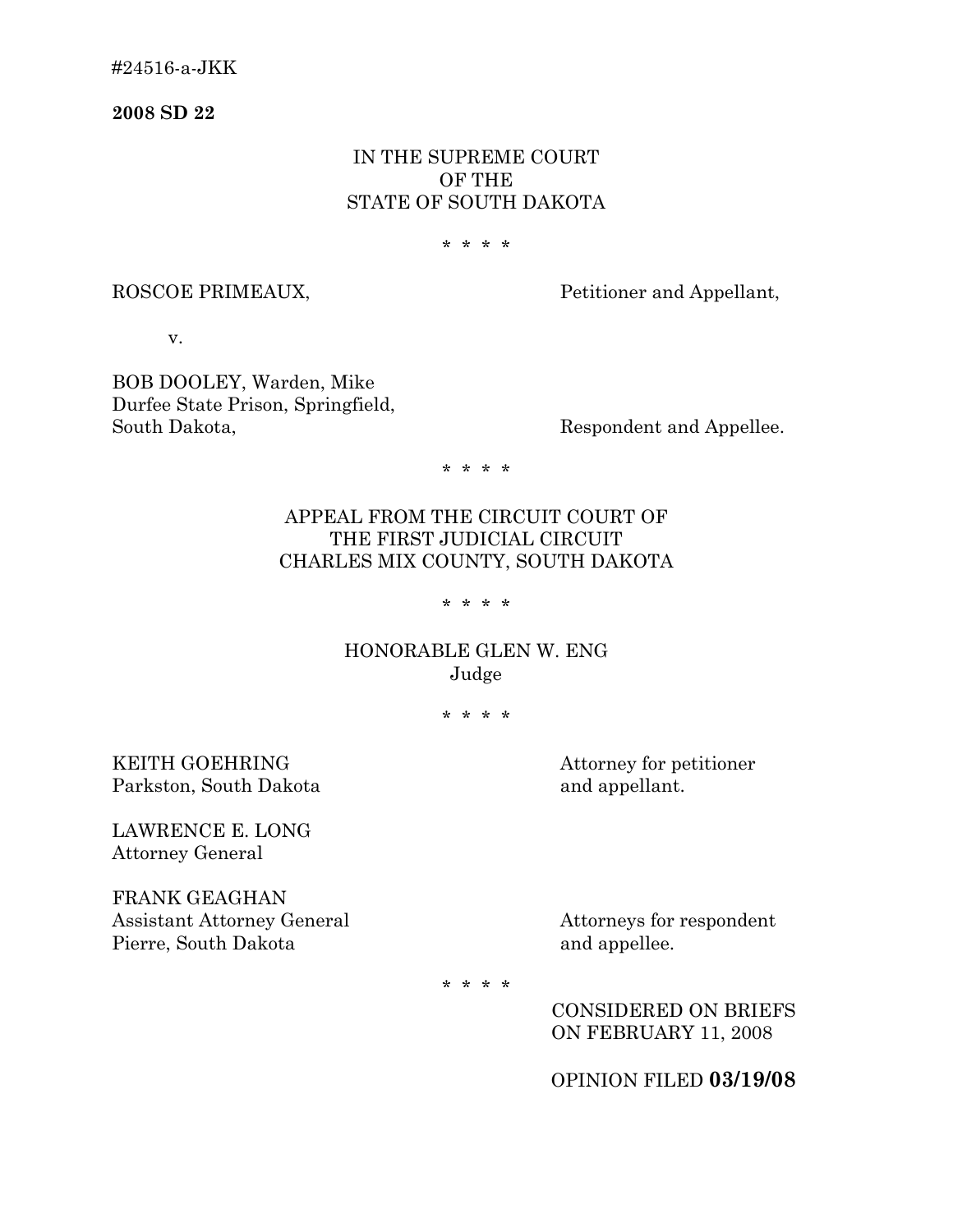### KONENKAMP, Justice

[¶1.] Petitioner was convicted by a jury in 1981 of second degree murder and two counts of aggravated assault. Over the next two decades, he filed several requests for writs of habeas corpus in both state and federal court. In this appeal on his second habeas petition in state court, petitioner argues that he was denied his constitutional right to have a jury composed of a fair cross section of the community. The habeas court denied petitioner's request for relief, concluding that although there was some disparity it was not sufficient to violate his constitutional rights. He appeals, and we affirm.

## **Background**

[¶2.] In December 1981, Roscoe Primeaux was convicted by a jury of second degree murder and two counts of aggravated assault. He was sentenced to life without the possibility of parole for the second degree murder conviction, four years in prison for the first aggravated assault conviction, and six years for the second. The four and six year sentences were to run concurrently with his life sentence. Primeaux appealed his convictions, and this Court affirmed. State v. Primeaux, 328 NW2d 256 (SD 1982).

[¶3.] Primeaux then filed several requests for writs of habeas corpus in federal and state courts. In 1984, he filed a petition in federal district court asserting that (1) his life sentence constituted cruel and unusual punishment, and (2) the South Dakota state court did not have jurisdiction to convict him. The petition was dismissed without prejudice because he had not yet asserted the issues in state court. In 1988, Primeaux filed another petition in federal court, but later

-1-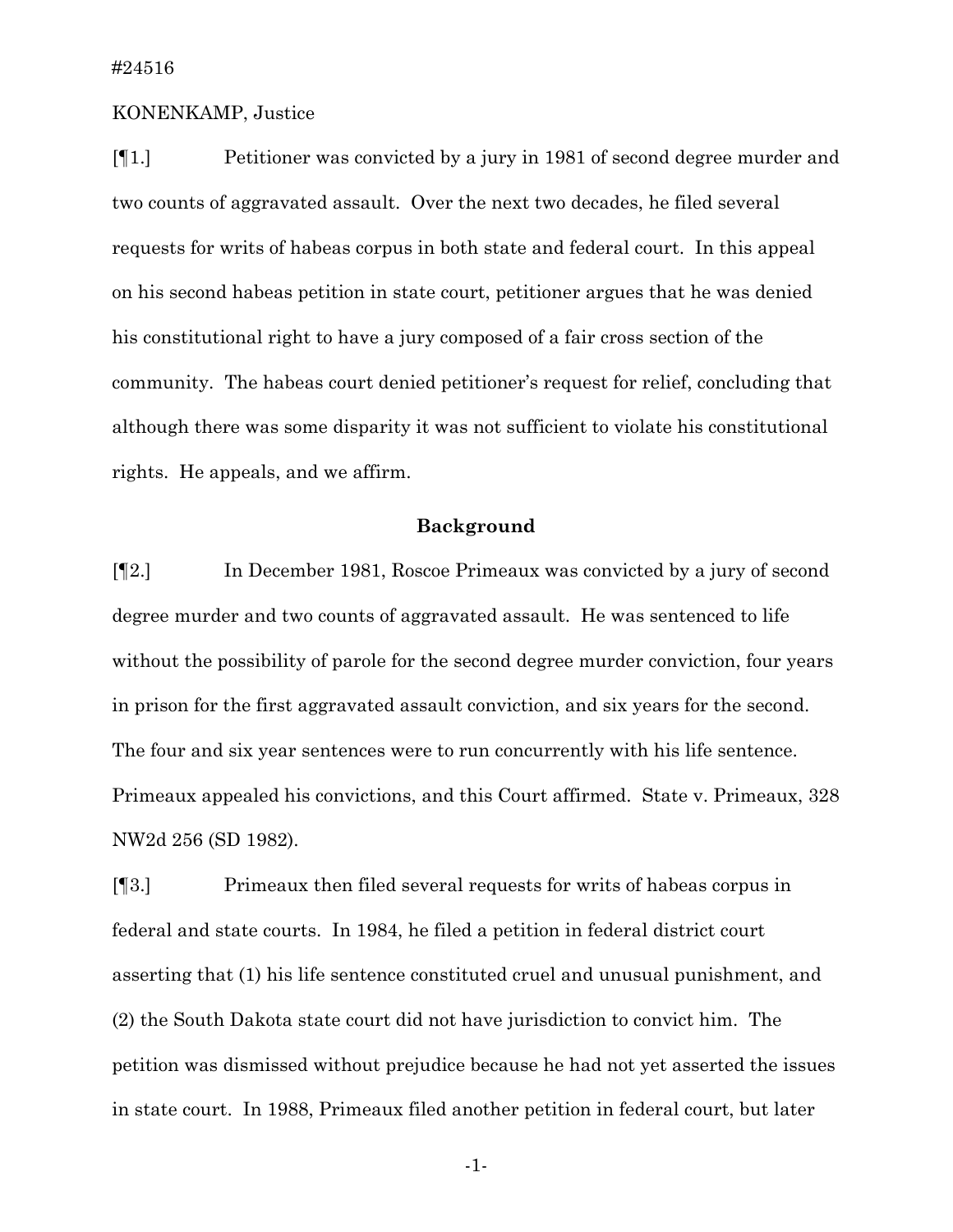requested that it be dismissed because he had not exhausted his state-court remedies. Later that same year, he filed a petition in state court claiming that his trial counsel was ineffective for various reasons. After the habeas court denied his petition, he appealed to this Court asserting that (1) his trial counsel was ineffective; (2) the habeas court erred when it did not appoint a psychologist for the habeas proceeding; and (3) the state court did not have jurisdiction over him. This Court reviewed his claims and denied habeas relief in *Primeaux v. Leapley*, 502 NW2d 265 (SD 1993).

[¶4.] In 1994, Primeaux filed a petition in federal court advancing essentially the same issues asserted in his state-court petition. The federal district court denied his claims, and the Eighth Circuit Court of Appeals affirmed. Primeaux again challenged the state's jurisdiction over him by filing another habeas petition in federal court in 1996. The petition was dismissed because all parties stipulated that the state had jurisdiction. In 2004, Primeaux filed another petition in federal court asserting, among other things, that his constitutional rights were violated because the jury that convicted him did not represent a fair cross section of the community and that one of the Native American jurors was excluded with a preemptory challenge on an improper basis under *Batson v. Kentucky*, 106 SCt 1712, 476 US 79, 90 LEd2d 69 (1986). The federal court denied his petition because he failed to comply with 28 USC 2244(b)(2) and (b)(3)(A), which required him to assert these claims in his previous federal habeas applications or provide an order from the court of appeals granting the federal district court permission to consider the successive application.

-2-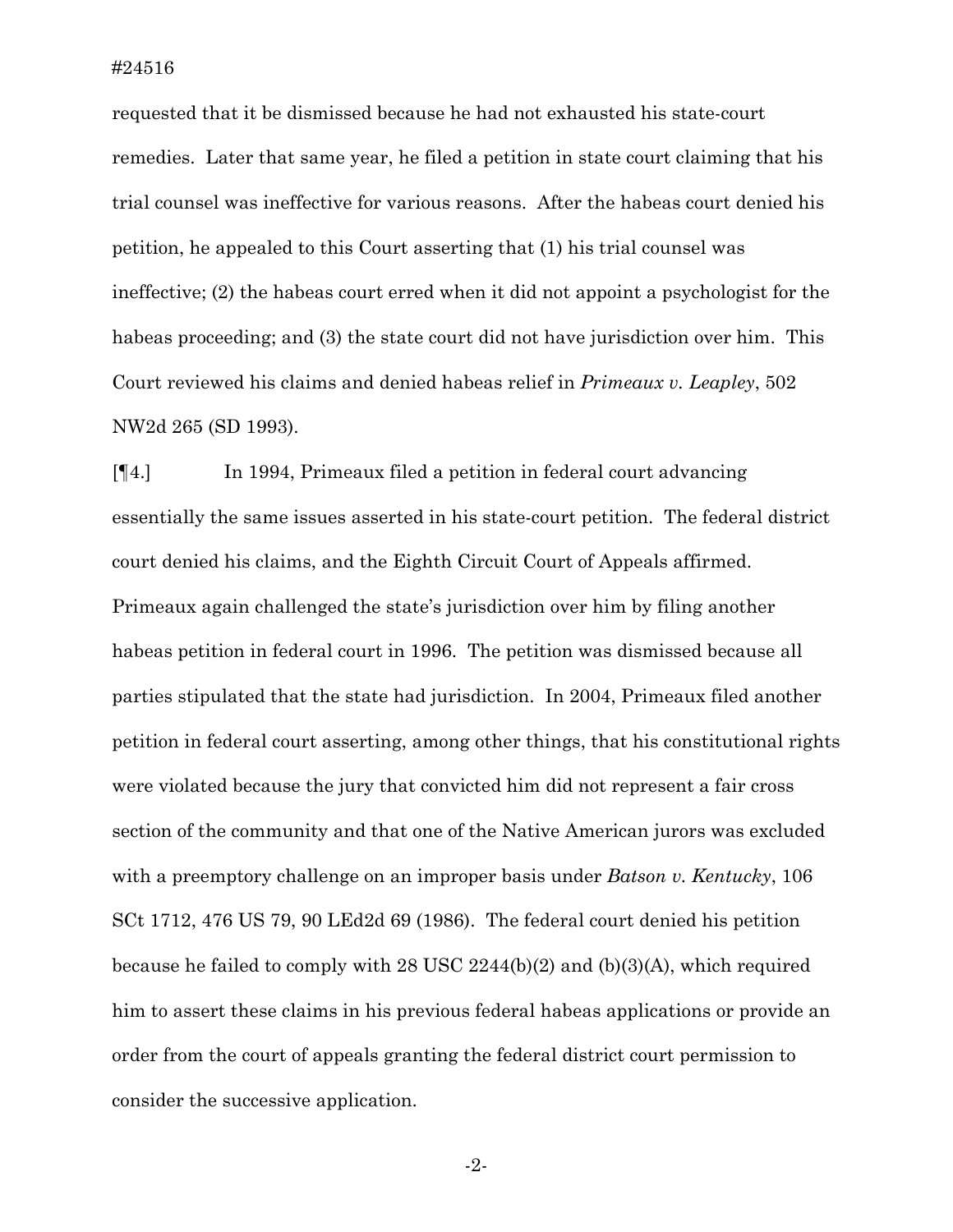[¶5.] In 2005, Primeaux brought another habeas corpus action in state court. In his supplemental petition, he asserted that (1) his constitutional rights to an impartial jury were violated because the jury panel did not represent a fair cross section of the community; (2) his equal protection rights were violated because one juror was excluded solely on account of the juror's race; and (3) he was denied his right to effective assistance of counsel when his trial attorney failed to object to the makeup of the jury panel and the exclusion of a juror because of that juror's race. The State responded that Primeaux's petition should be dismissed because (1) under SDCL 21-27-3.2, the State is prejudiced by the application being twenty-five years after the filing of the judgment and conviction; (2) res judicata and collateral estoppel bar relief because Primeaux failed to raise these issues in his previous habeas petition; (3) *Batson* does not apply retroactively; and (4) SDCL 21-27-16.1 prohibits the filing of successive habeas petitions where there is no reasonable cause for the petitioner's failure to raise the issues in a previous petition.

[¶6.] A hearing was held in November 2006. The habeas court examined whether (1) Primeaux received effective assistance of counsel in his previous habeas corpus proceedings; and (2) the selection of the jury violated his constitutional rights. Findings of fact and conclusions of law and an order were issued denying the petition. According to the court, Primeaux "did not present any evidence regarding the effectiveness of counsel on the prior habeas corpus attack." Further, the court found that despite a disparity on the jury panel, it had "no reason to believe that the low representation of Native Americans on the jury selection panel

-3-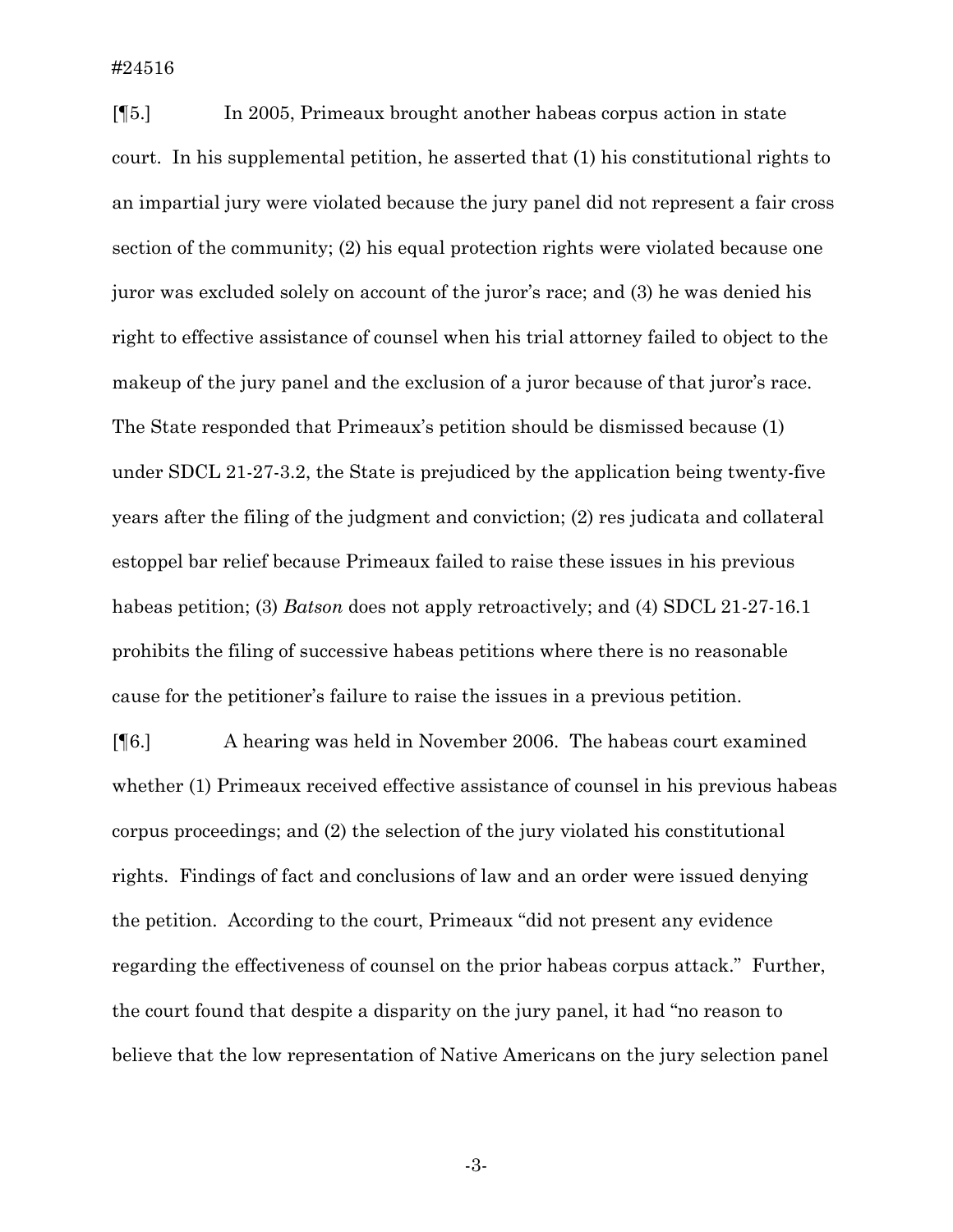was in any way done intentionally, or done as a blocking on account of that person's race."

[¶7.] Primeaux appeals asserting that he was "unconstitutionally denied his right to have a jury drawn from a fair cross section of the community during his December 1981, jury trial."

## **Standard of Review**

[¶8.] Our standard of review on habeas corpus is well established:

Habeas corpus is a collateral attack on a final judgment, and therefore our scope of review is limited. Lodermeier v. Class, 1996 SD 134, ¶3, 555 NW2d 618, 621. A habeas applicant bears the initial burden to establish a colorable claim for relief. Jenner v. Dooley, 1999 SD 20, ¶11, 590 NW2d 463, 468. Accordingly, the State has only the burden of meeting the petitioner's evidence. Davi v. Class, 2000 SD 30, ¶26, 609 NW2d 107, 114. The habeas court's factual findings are reviewed under the clearly erroneous standard, while legal conclusions are reviewed de novo. Meinders v. Weber, 2000 SD 2, ¶5, 604 NW2d 248, 252 (citations omitted).

Rodriguez v. Weber, 2000 SD 128, ¶12, 617 NW2d 132, 138.

#### **Analysis and Decision**

[¶9.] The State first asserts that Primeaux's petition should be dismissed under SDCL 21-27-16.1, because there is no factual or legal reason why he was prevented from challenging the jury selection process in his first petition for a writ of habeas corpus filed in state court in 1988. Primeaux contends that SDCL 21-27- 16.1 does not bar his request for relief because he was denied effective assistance of counsel. He also asserts that since the issue of whether the jury selection process violated his constitutional rights is meritorious and has not yet been considered, SDCL 21-27-16.1 should not apply.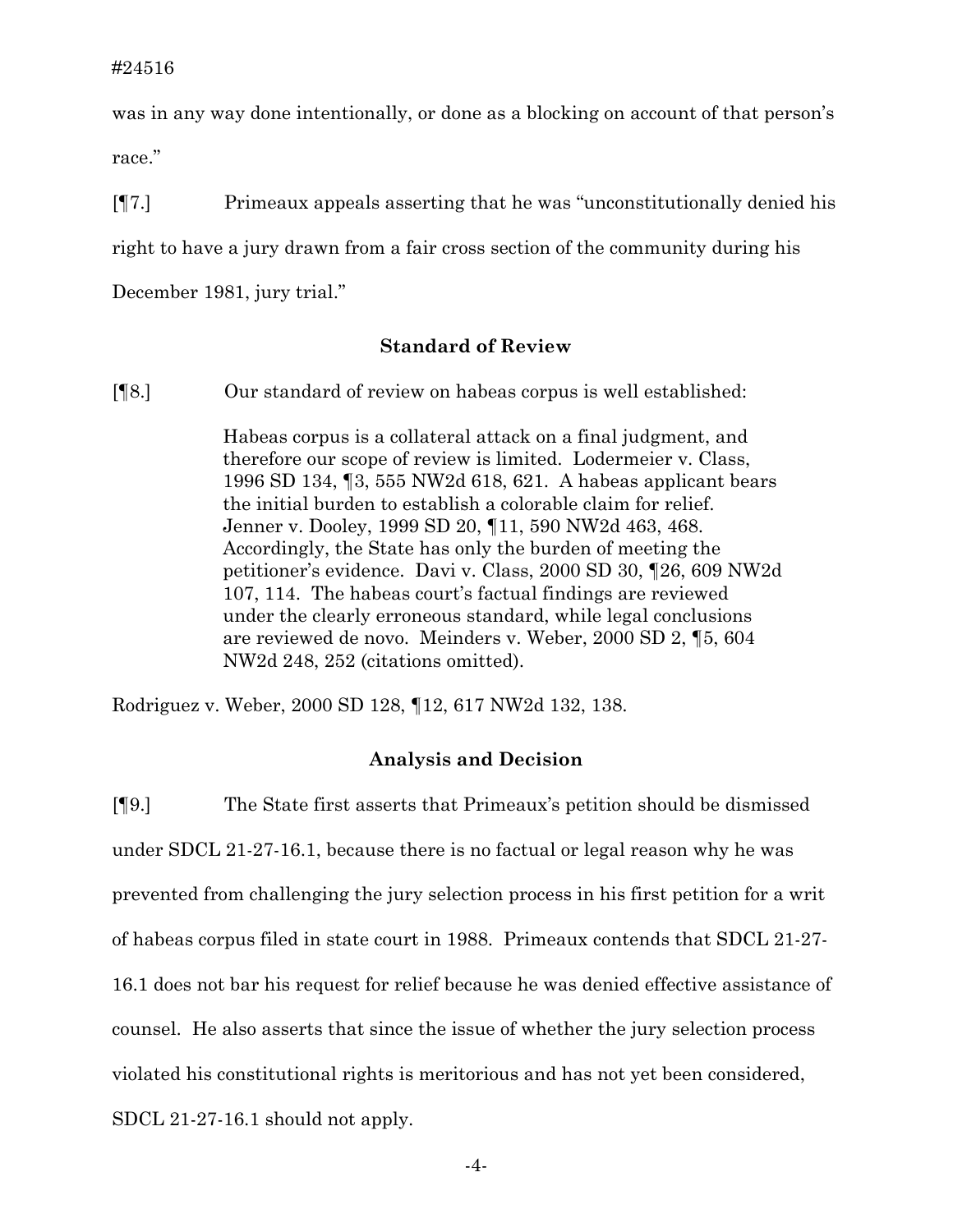#24516

[¶10.] "Grounds not raised in the original application cannot be raised in a subsequent application unless the court finds 'reasonable cause' for their omission from the original application." Goodroad v. Weber, 2003 SD 132, ¶4, 671 NW2d 838, 839 (citation omitted). To establish reasonable cause, Primeaux must show: (1) "[c]ause for his omission or failure to previously raise the grounds for habeas relief;" and (2) "[a]ctual prejudice resulting from the alleged constitutional violation." *See* Gregory v. Solem, 449 NW2d 827, 830 (SD 1989) (citing Wainwright v. Sykes, 433 US 72, 97 SCt 2497, 53 LEd2d 594 (1977)); *see also* Jackson v. Weber, 2001 SD 30, ¶11, 637 NW2d 19, 22. Cause, according to the United States Supreme Court, "does not turn on whether counsel erred or on the kind of error counsel may have made." Murray v. Carrier, 477 US 478, 494, 106 SCt 2639, 2648, 91 LEd2d 397 (1986). Rather, if the representation by habeas counsel is not ineffective under *Strickland*, then "the existence of cause for a procedural default must ordinarily turn on whether the prisoner can show that some objective factor external to the defense impeded counsel's efforts to comply with the State's procedural rule." *Id*. (citing Strickland v. Washington, 466 US 668, 104 SCt 2052, 80 LEd2d 674 (1984)). Examples offered by the Court include: "a showing that the factual or legal basis for a claim was not reasonably available to counsel, *see Reed v. Ross*, 468 US [1, 16, 104 SCt 2901, 2910, 82 LEd2d 1 (1984)] or that 'some interference by officials,' *Brown v. Allen*, 344 US 443, 486, 73 SCt 397, 422, 97 LEd 469 (1953), made compliance impracticable[.]" *Id.*

[¶11.] Primeaux has not established cause for omitting the jury selection issue in his 1988 state-court habeas petition. He presented no evidence to the

-5-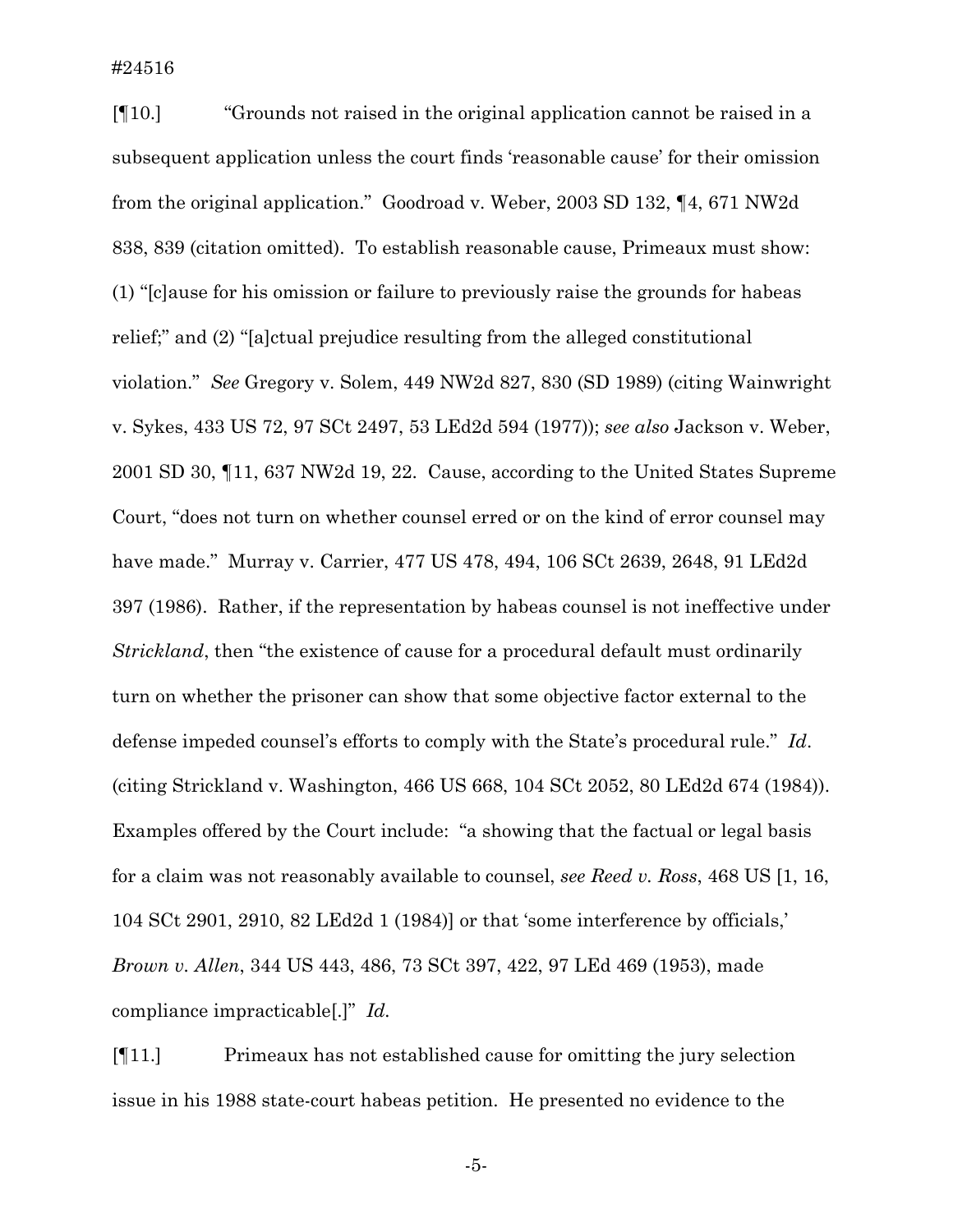$\overline{a}$ 

habeas court to establish that his previous habeas counsel was ineffective, thereby justifying his failure to earlier assert the issue. While in his brief to this Court, Primeaux contends that his previous habeas counsel was ineffective, he has failed to support this assertion. Because Primeaux has not established that his previous habeas counsel was ineffective, he must identify "some objective factor external to the defense [that] impeded counsel's efforts to comply with the State's procedural rule." *See Murray*, 477 US at 494, 106 SCt at 2648, 91 LEd2d 397*.* This he has not done. There is no factual or legal basis to show that his right to challenge the jury selection process was unavailable to him in 1988, as his constitutional right to have a jury representing a fair cross section of the community existed when he was convicted, when he brought his direct appeal to this Court, and when he filed his first habeas petition. Moreover, Primeaux makes no claim that interference by any official precluded him from asserting this issue previously. Therefore, Primeaux has not satisfied the cause prong of the cause and prejudice test, and SDCL 21-27- 16.1 bars consideration of the jury selection issue.[\\*](#page-6-0)

[¶12.] Even if Primeaux was not barred from asserting his jury cross section issue, his claim would be unpersuasive. In *St. Cloud v. Class*, this Court examined

<span id="page-6-0"></span><sup>\*</sup> The habeas court did not specifically bar Primeaux's petition under SDCL 21- 27-16.1. However, it did note that Primeaux could not continually seek relief on individual issues by filing repeated habeas petitions. In its oral ruling, the court said that it was examining "whether you can continually challenge through a habeas corpus petition decisions that have already been made. . . . It is and has been the determination of the courts of this land, both the United States and the South Dakota Supreme Court, that basically you must examine all of the matters on a collateral attack. You do not get to individually take each of them, take a run at it and then turn around when one fails, to make another argument that you hope will free you."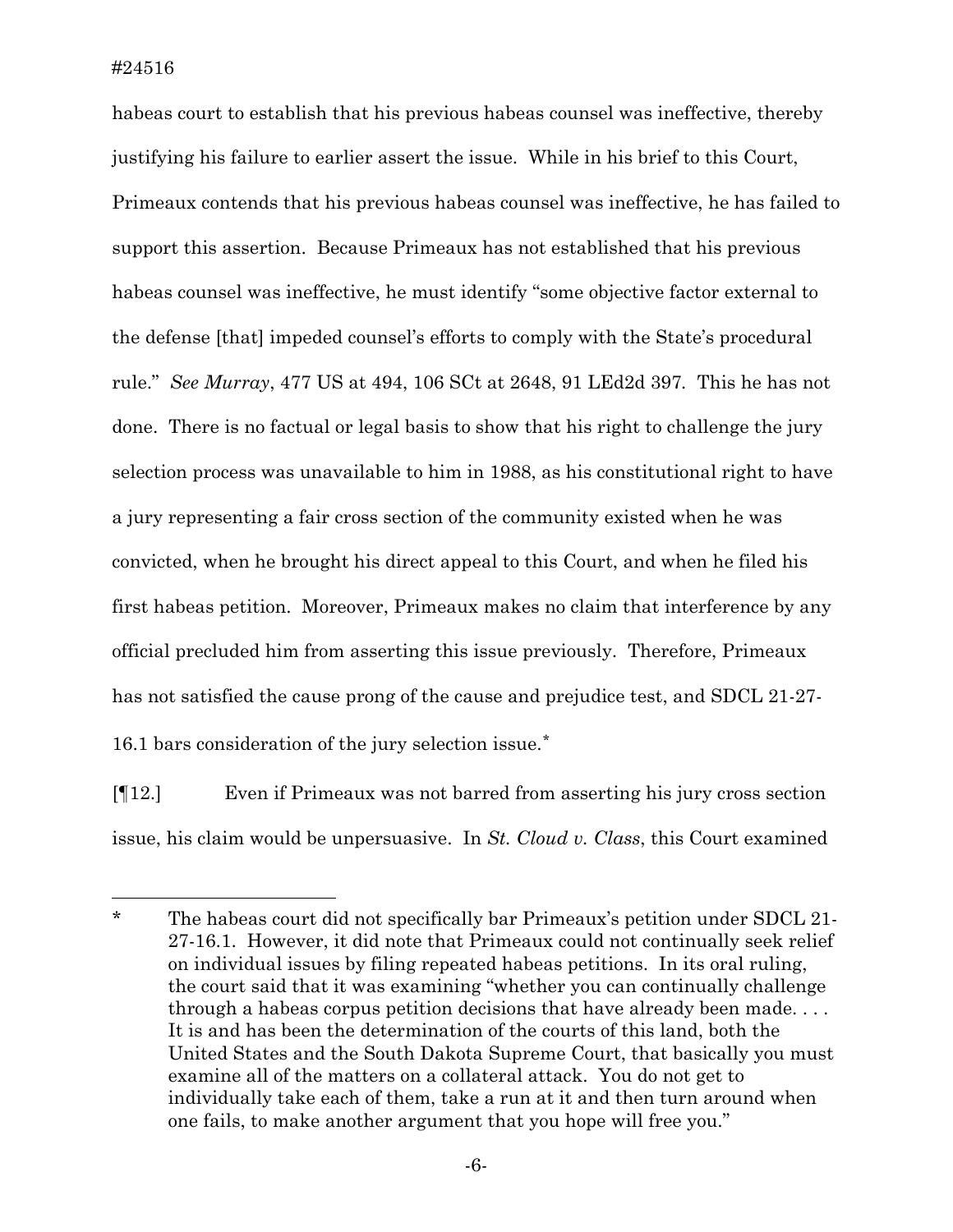the same issue asserted by Primeaux, and upheld the State's jury selection process.

*See* 1996 SD 64, 550 NW2d 70. In *St. Cloud*, we were asked to examine the

constitutionality of the makeup of a 1989 jury. *Id.* ¶7. We wrote:

To establish a prima facie challenge, the defendant must show that:

(1) the group excluded is a "distinct" group in the community;

(2) the representation of this group in the jury pool is not fair and reasonable in relation to the number of such persons in the community;

(3) this underrepresentation is due to the systematic exclusion of the group from the jury-selection process.

*Id*. ¶10 (quoting State v. Lohnes, 432 NW2d 77, 83-84 (SD 1988) (citing Duren v. Missouri, 439 US 357, 363, 99 SCt 664, 668, 58 LEd2d 579 (1979); Turner v. Fouche, 396 US 346, 90 SCt 532, 24 LEd2d 567 (1970))).

[¶13.] In this case, the first element is satisfied, as the State does not dispute that Native Americans are a distinct group. In regard to the second element, the habeas court found that the evidence established that 16.9 percent of the population of Charles Mix County at the time of Primeaux's trial was Native American, and fifty-four people were on the jury panel, three being Native American. Therefore, according to the court, Native Americans represented 5.5 percent of the jury panel, creating an 11.4 percent disparity.

[¶14.] Despite the disparity identified by the habeas court, the State contends that Primeaux failed to prove that the under representation was unfair or unreasonable. In particular, the State relies on *St. Cloud*, where we held that a 12.5 percent disparity was not unfair or unreasonable in relation to the number of

-7-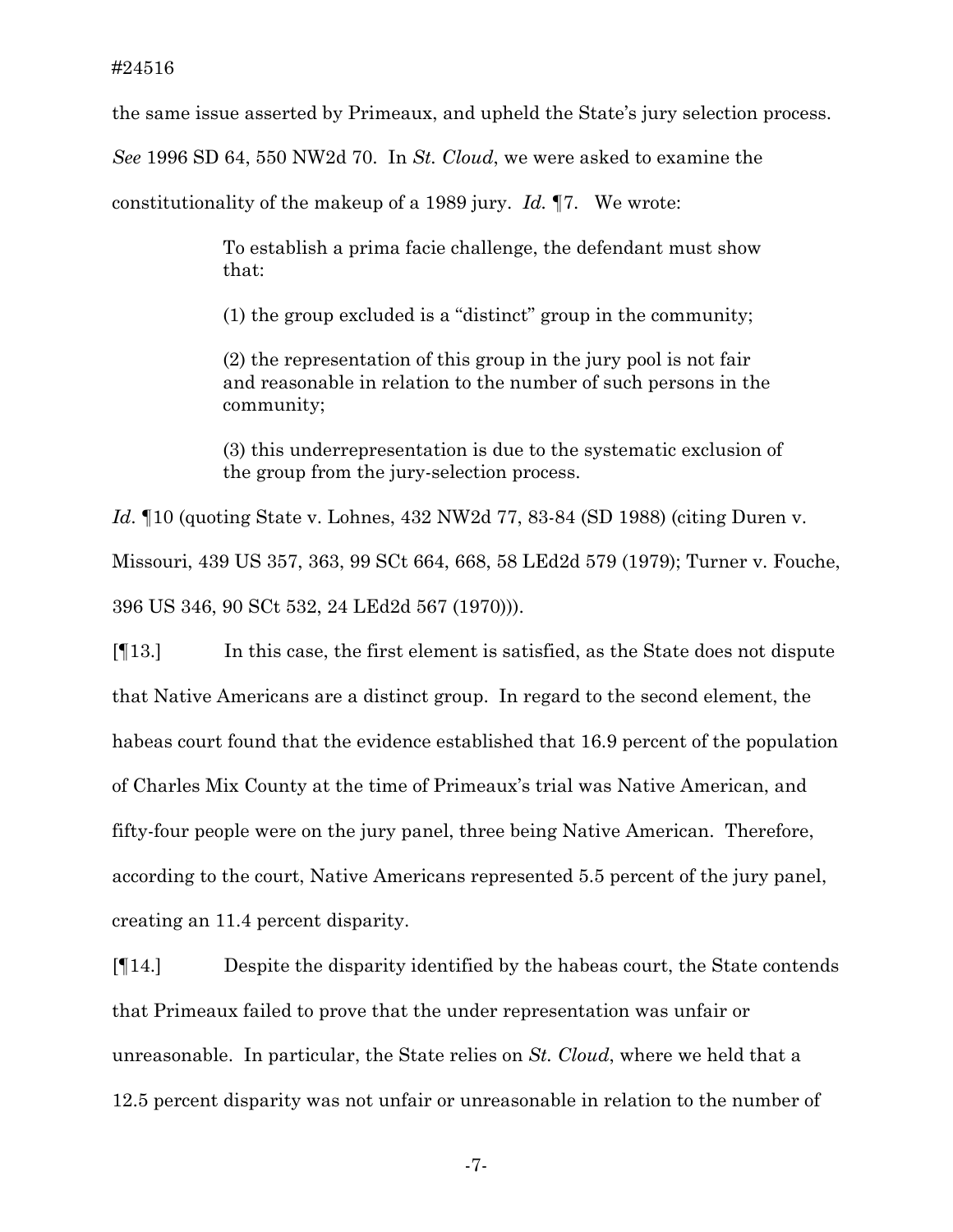persons in the community. *See* 1996 SD 64, ¶¶19-21, 550 NW2d at 75-76. In response, Primeaux relies on several federal cases and contends that a disparity of over 10 percent satisfies the second prong. *See* United States v. Garcia, 991 F2d 489 (8thCir 1993); United States v. Clifford, 640 F2d 150 (8thCir 1984); United States v. White Lance, 480 FSupp 920 (DCSD 1979).

[¶15.] In *State v. Hall*, we recognized that the United States Supreme Court had not identified what percent constituted a constitutional violation, but that "an absolute percentage difference of fifteen percent or more would require supplementation of the jury panel." 272 NW2d 308, 310-11 (SD 1978) (citing United States v. Test, 550 F2d 577 (10thCir 1976); Foster v. Sparks, 506 F2d 805 (5thCir 1975)). In light of the fact that a 15 percent disparity required supplementation, in *St. Cloud*, we held that an absolute disparity of 12.5 percent did not establish under representation that was unreasonable. 1996 SD 64, ¶¶20-21, 550 NW2d at 76.

[¶16.] Similarly, the disparity in Primeaux's case of 11.4 percent does not amount to unfair and unreasonable under representation sufficient to satisfy the second prong. Moreover, despite the disparity, the under representation was not the result of any inherent discrimination in the jury selection process or systematic exclusion of Native Americans. South Dakota's former process for selecting prospective jurors by using the list of registered voters was previously reviewed and accepted in *St. Cloud*, 1996 SD 64, ¶¶22-26, 550 NW2d at 76-77, and *Clifford*, 640 F2d at 155-56. Neither Court found a systematic exclusion of Native Americans from South Dakota juries in violation of defendants' constitutional rights. According to the court in *Clifford*, "The mere fact that one identifiable group of

-8-